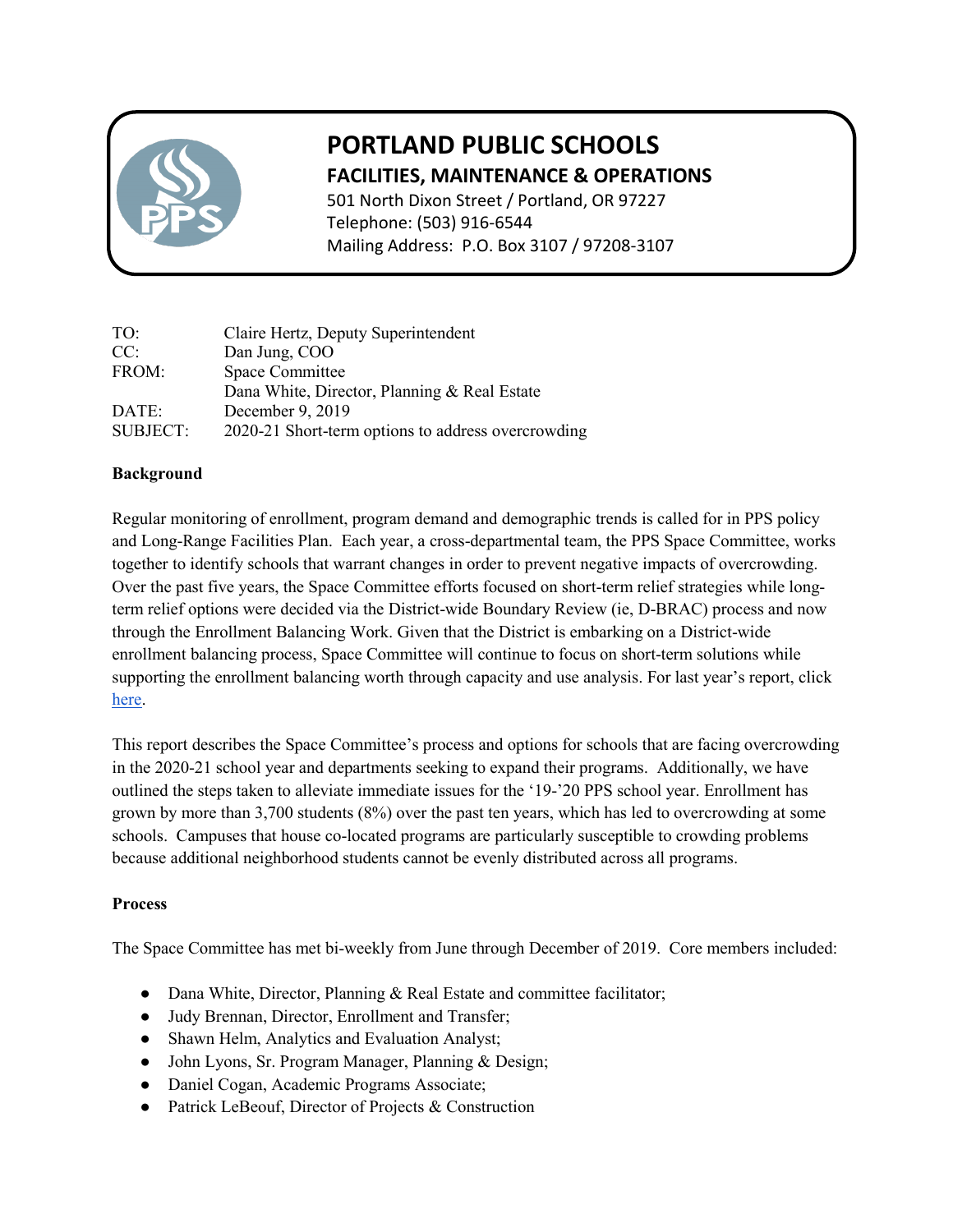- Kirsten Cowden, Sr. Manager, Real Estate
- Scott Whitbeck, Sr. Director, Ops & Continuous Improvement
- Kathleen Ellwood, Sr. Area Director
- Julie Roeder, Program Manager, Planning & Real Estate
- Other subject matter expert staff were included as needed.

At each meeting, the team listened to crowding concerns and requests for space shared by Area Senior Directors and Department heads, gathered and analyzed enrollment, programs and capacity information, and discussed options for short-term and long-term solutions. In accordance with the district's long-range facilities plan, the committee looks for non-facility solutions, first, before considering facility changes. Additionally, in preparation for future enrollment balancing and program equity work, the team reviewed and developed recommendations for leased and vacant buildings.

Additionally, the committee engaged in a half day retreat with the District's contractor FLO Analytics and worked through our schools by cluster to identify potential concerns. We also agreed on the definition of *overcrowding* as a situation where a school has an identifiable need for more teachers or resources than classrooms. This definition helped guide our priorities though is certainly fungible as the implementation of SSA becomes embedded in our work.

#### **Short-Term Options to Address Overcrowding--2020-21 School Year**

- **Cesar Chavez**
	- **Issue**
		- Two-strand DLI program and one-two strand neighborhood program
		- CSI school with additional support
		- Enrollment in 6th grade over projection in 2019-20
		- Need at least one additional classroom for 2020-21
	- **Mitigation Steps for 2020-2021**
		- Divide one large room into 2 classrooms to create an additional classroom
	- **Long term resolution**:
		- Include in Enrollment Balancing Process for 2021-2022.
- **Vestal**
	- **Issue**
		- Co-located with ACCESS grades 1-5
		- All classrooms being utilized.
	- **Mitigation Steps for 2020-21**
		- Building a wall in the double classroom to provide an additional classroom.
	- **Long term resolution**: Enrollment Balancing Process for 2021-2022.
- **Early Learners**
	- **Issue**
		- State funding coming for additional classrooms
		- Looking for three classroom spaces in outer Southeast (possibly Bridger if Bridger goes K-5) though they are wanting farther east if possible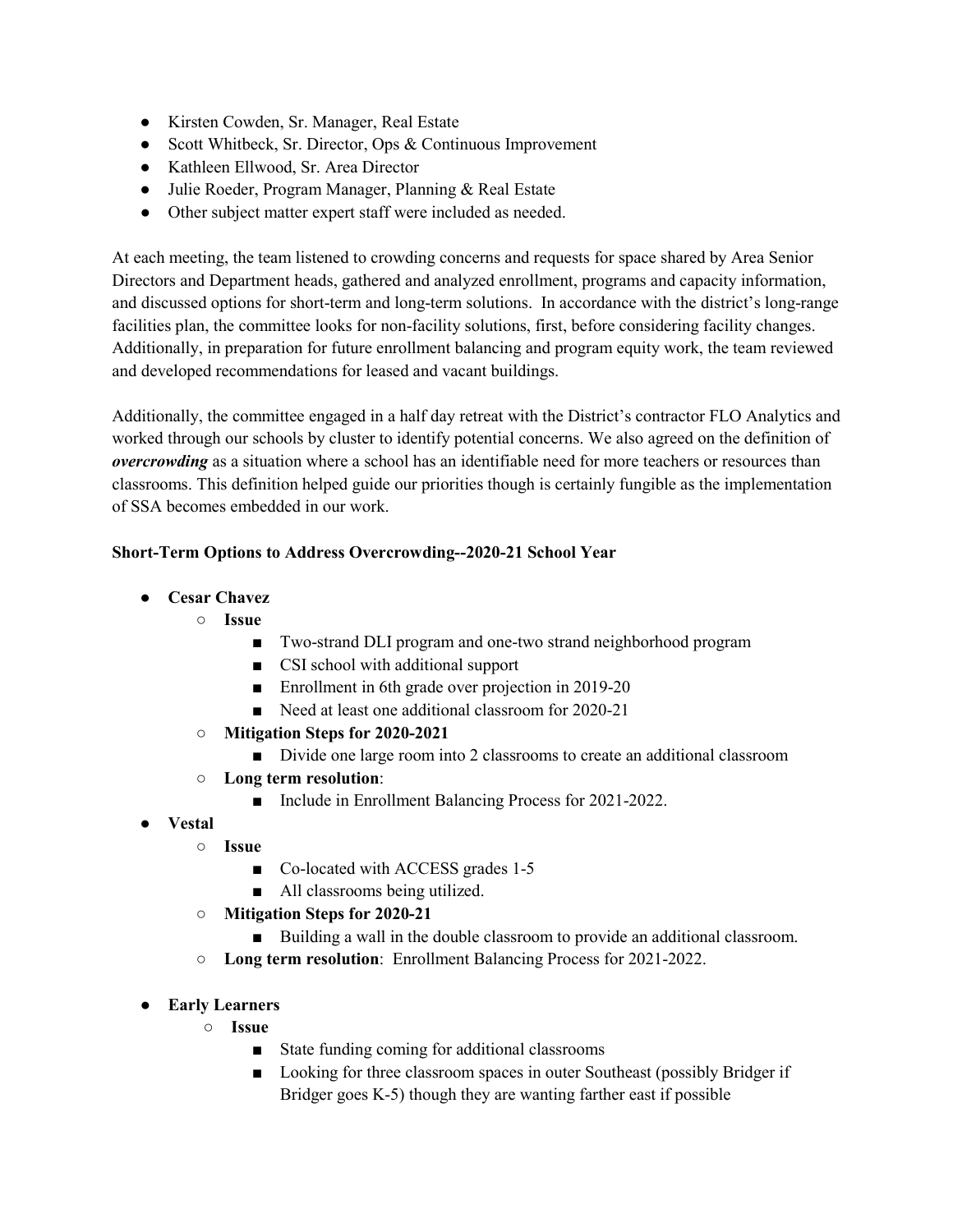- $\blacksquare$  This area will be ongoing as the model calls for 2-3 classrooms in specific K-5 locations
- **Mitigation Steps for 2020-21:** Consideration to adding two classrooms at Woodmere
- **Long-term resolution**: Additional classroom space will be available beginning in 2021-22 with the opening of Kellogg MS.
- **Faubion**
	- **Issue**
		- School is over capacity; See last year's mitigation plan
	- **Mitigation Steps for 2020-21:** Consider relocation of one or two Pre-K classrooms. Efforts from last year to restrict out of boundary students in Kindergarten and 6th grade will take time to impact the enrollment at the school.
	- **Long-term resolution**: Consider boundary changes and/or grade reconfiguration in future Enrollment Balancing process.

#### ● **SPED Self-Contained Classrooms**

- **Issue:**
	- Significant increase in SPED enrollment over the past two years
	- Looking for more space for 2020-21 for additional classrooms, this work is ongoing
- **Mitigation Steps for 2020-21**: TBD--Final needs to be communicated from SPED department in late '19 and early '20 whereupon instructional
- **Long-term resolution**: Enrollment Balancing needs to find space for these classrooms so that they do not need to be moved when schools are overcrowded

## **Schools Being Monitored due to recent enrollment growth: No plans for enrollment/facility changes for 2020-21 school year.**

- **Ainsworth**
	- All classrooms being utilized
	- School has a two-strand Spanish Dual Language Immersion Program
	- 3rd grade neighborhood classrooms spiked to 35
	- Add an EA to support these large classrooms
	- May need boundary change or move of DLI program to ensure enough space in the school
- **Vernon**
	- Growing enrollment in grades 6-8
	- Additional FTE added for the middle grades program
	- Starting to get overcrowded at the school
- **Lane**
	- Co-located with ACCESS 6-8
	- TSI school with additional support
	- No additional classrooms